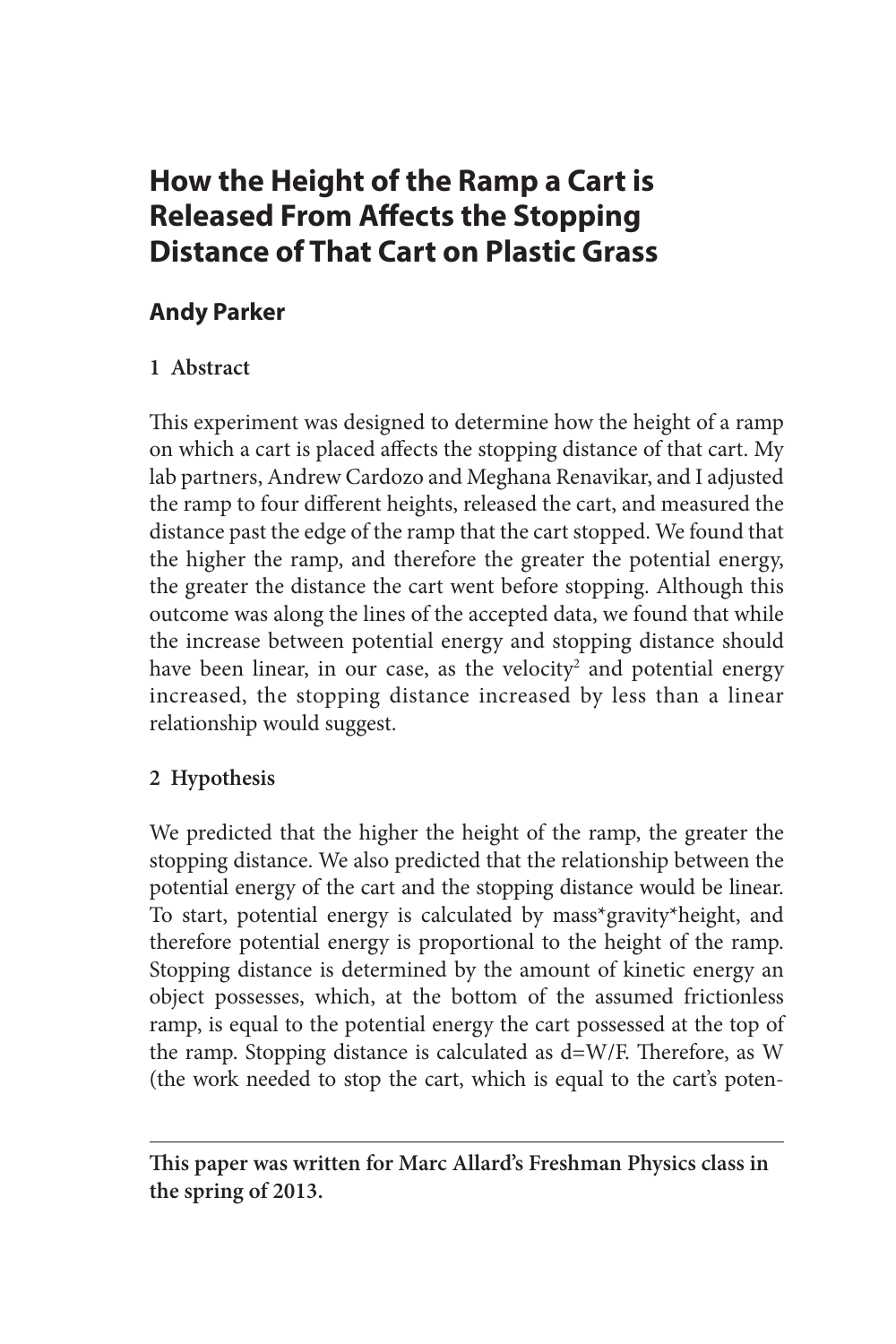tial energy at the top of ramp) increases, d (stopping distance) should increase by the same amount (a linear relationship) because F, the frictional force, is constant. We predicted that the relationship between velocity and stopping distance of the cart would be quadratic. This is because the equation for an object's kinetic energy is  $KE = \frac{1}{2}mv^2$ . Therefore, as velocity goes up by x amount, the kinetic energy of that object goes up by  $x^2$  amount. The relationship between kinetic energy and stopping distance is linear, so the relationship between velocity and stopping distance should be quadratic.

# **3 Experiment Design**

## *3.1 Equipment*

"Frictionless" cart "Frictionless" cart ramp Meter stick Scale Metal Elevator

#### *3.2 Procedure*

1. Use the scale to find the mass of the cart.

2. Find a level area of turf, and place the elevator on it.

3. Place the ramp so that one end is on the turf, while the other end of the ramp is resting on the elevator.

4. Lower the elevator to its lowest height.

5. Place the cart on the ramp so its back wheels are at the back edge of the ramp.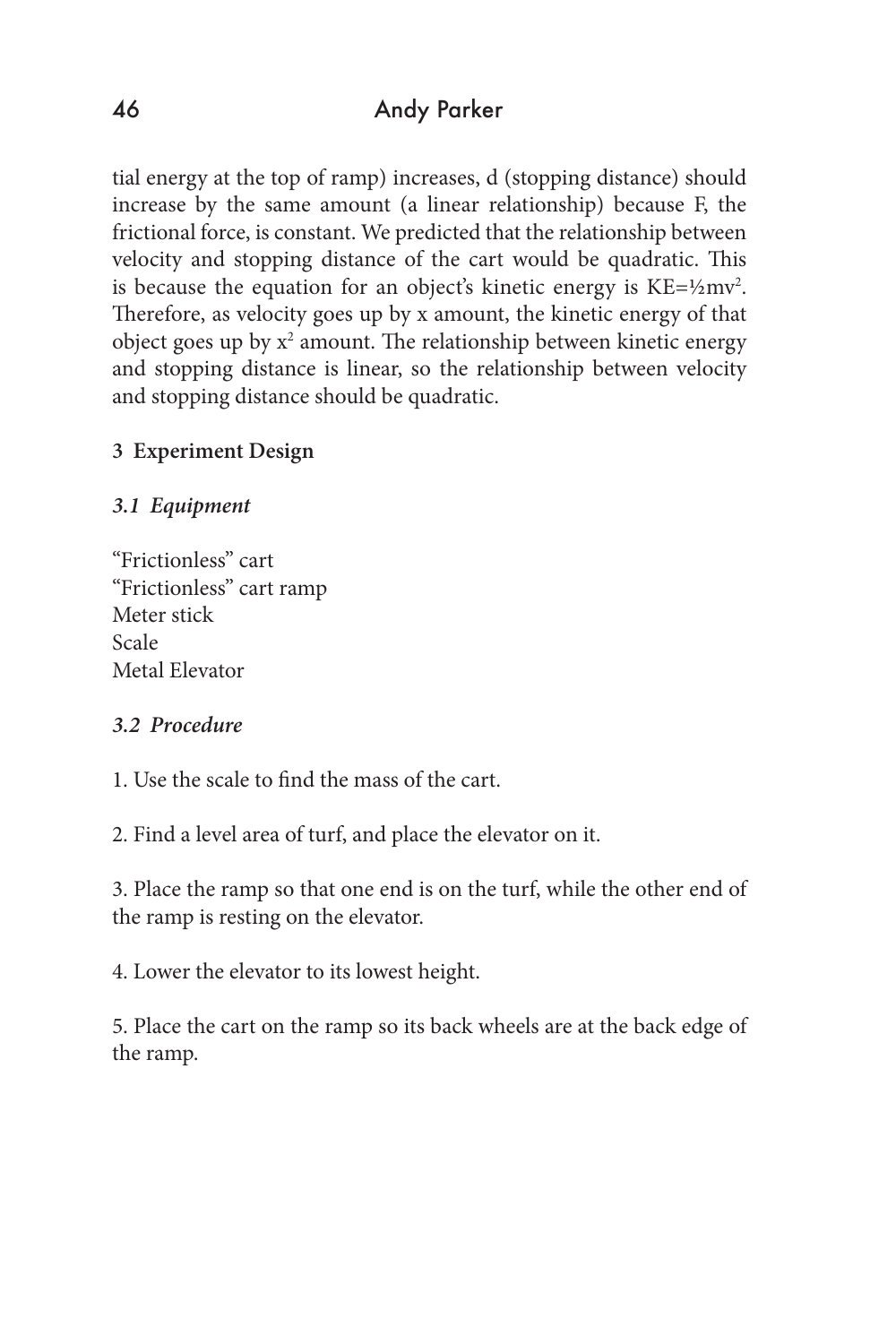6. Measure the distance from the back of the cart down to the ground and the distance from the front of the cart to the ground.

7. Average these two distances and use the average as the cart's height.

8. Release the cart.

9. Measure the distance from the edge of the ramp to the front wheels of the cart.

10. Repeat step 5, 8, and 9 two times.

11. Raise the elevator to a new height and repeat steps 5-9 three times.

12. Repeat step 11 until you have stopping distance data for the cart for at least four different ramp heights.

| <b>Starting</b><br>Height<br>(cm) | <b>Potential</b><br>Energy<br>(I) | <b>Theoretical</b><br><b>Velocity at</b><br>the Bottom<br>of Ramp<br>(m/s) | Actual<br><b>Stopping</b><br><b>Distance</b><br>(cm) | Average<br><b>Stopping</b><br>Force<br>(N) | Calculated<br>Coefficient<br>of Friction<br>on Turf<br>(Based on<br>Average of<br>Average<br><b>Stopping</b><br>Forces) |
|-----------------------------------|-----------------------------------|----------------------------------------------------------------------------|------------------------------------------------------|--------------------------------------------|-------------------------------------------------------------------------------------------------------------------------|
| 10.15                             | .4929                             | 1.41                                                                       | 24.4                                                 | 2.02                                       | 0.43                                                                                                                    |
| 13.85                             | .6725                             | 1.648                                                                      | 34.7                                                 | 1.94                                       |                                                                                                                         |
| 19.25                             | .9348                             | 1.943                                                                      | 45.2                                                 | 2.07                                       |                                                                                                                         |
| 26.45                             | 1.2844                            | 2.278                                                                      | 53.9                                                 | 2.39                                       |                                                                                                                         |

#### **4 Results**

**Table 1:** *The stopping distance, theoretical velocity, and stopping forces for a cart on an inclined plane starting at various heights.*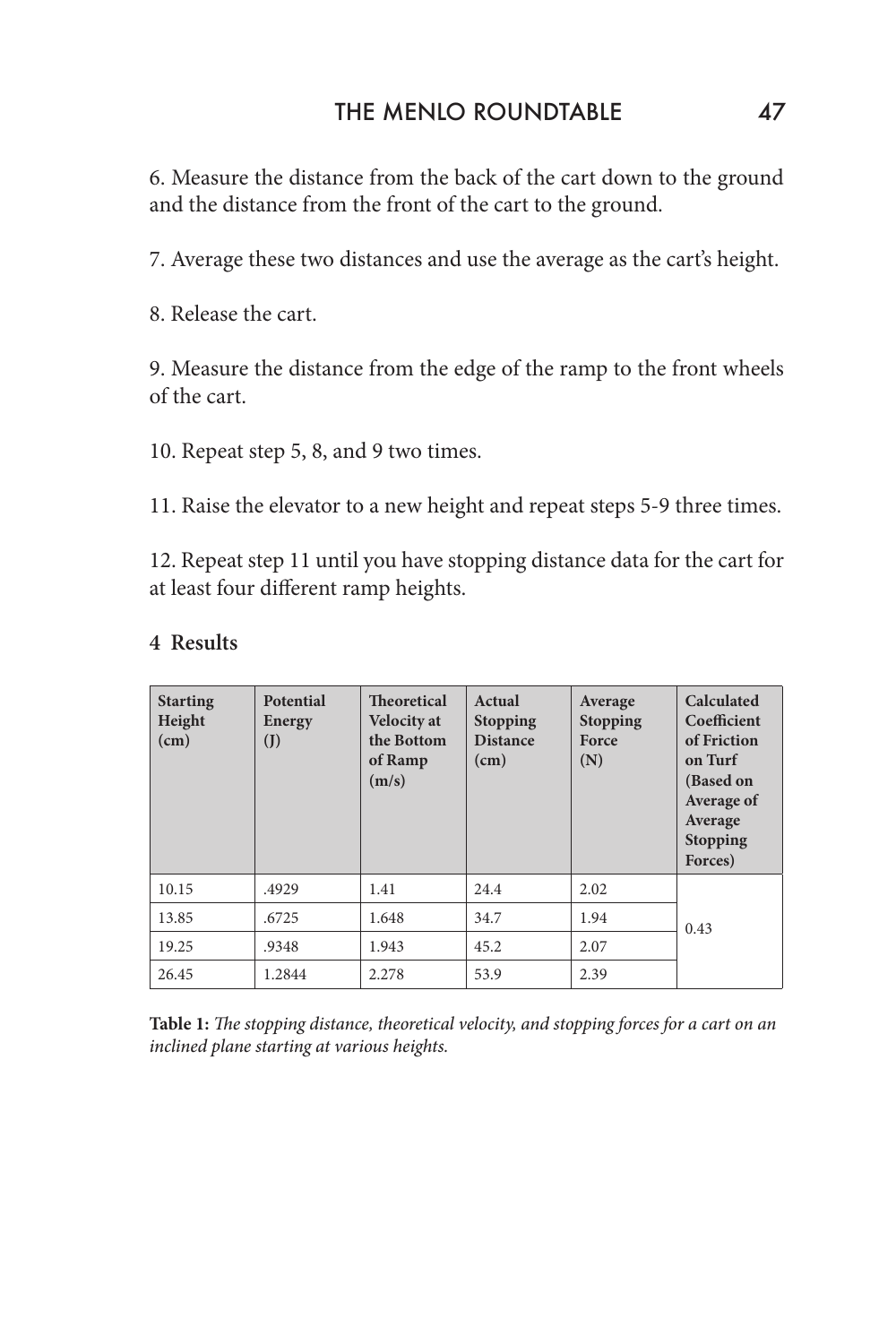#### 48 Andy Parker

#### **5 Discussion**

In order to determine how the height of a cart on an inclined plane affects its stopping distance, we released a cart from the top of a ramp, which was set at four different heights. We measured the cart's initial height by averaging the distance from the ground of the back and the front of the cart, and then after the cart stopped on the turf, we measured the distance from the edge of the ramp to the front wheels of the cart. We found both that as the height of the ramp increased, the stopping distance increased, and that the coefficient of friction for turf is 0.43.

We found this by placing a cart on the top of a ramp and releasing the cart and measuring the distance of the cart from the front wheels. For the measurement of the height of the cart, we measured from the back of the cart to the ground and from the front of the cart to the ground. We then averaged these two measurements, which would give us the height from the middle of the cart. We did this because we had to take into account the fact the cart was on an inclined plane rather than a flat surface. Therefore, we could not simply measure from the front of the cart as that would neglect the fact that the back of the cart has a greater height than the front, and we couldn't measure from the back of the cart as that would neglect the fact that the front of the cart was lower. In order to balance these factors, we took the average of those two measurements. The second measurement we took was from the bottom of the ramp to the front wheels of the cart. We took this measurement from the front wheels because the stopping distance measures how long friction is acting on the cart, turning the cart's kinetic energy into heat and bringing the cart to a stop. As soon as the cart's front wheels come off the ramp they touch the turf. The equation for friction,  $f=µN$ , tells us that as soon as there is force on the ground the frictional force is present. Therefore, we must measure the stopping distance as the length of distance friction is acting on the cart, which is from where the front wheels touch the turf to where the front wheels stop. However, this does present a small problem, because while the back wheels are on the ramp, and the front wheels are on the ground, not all of the force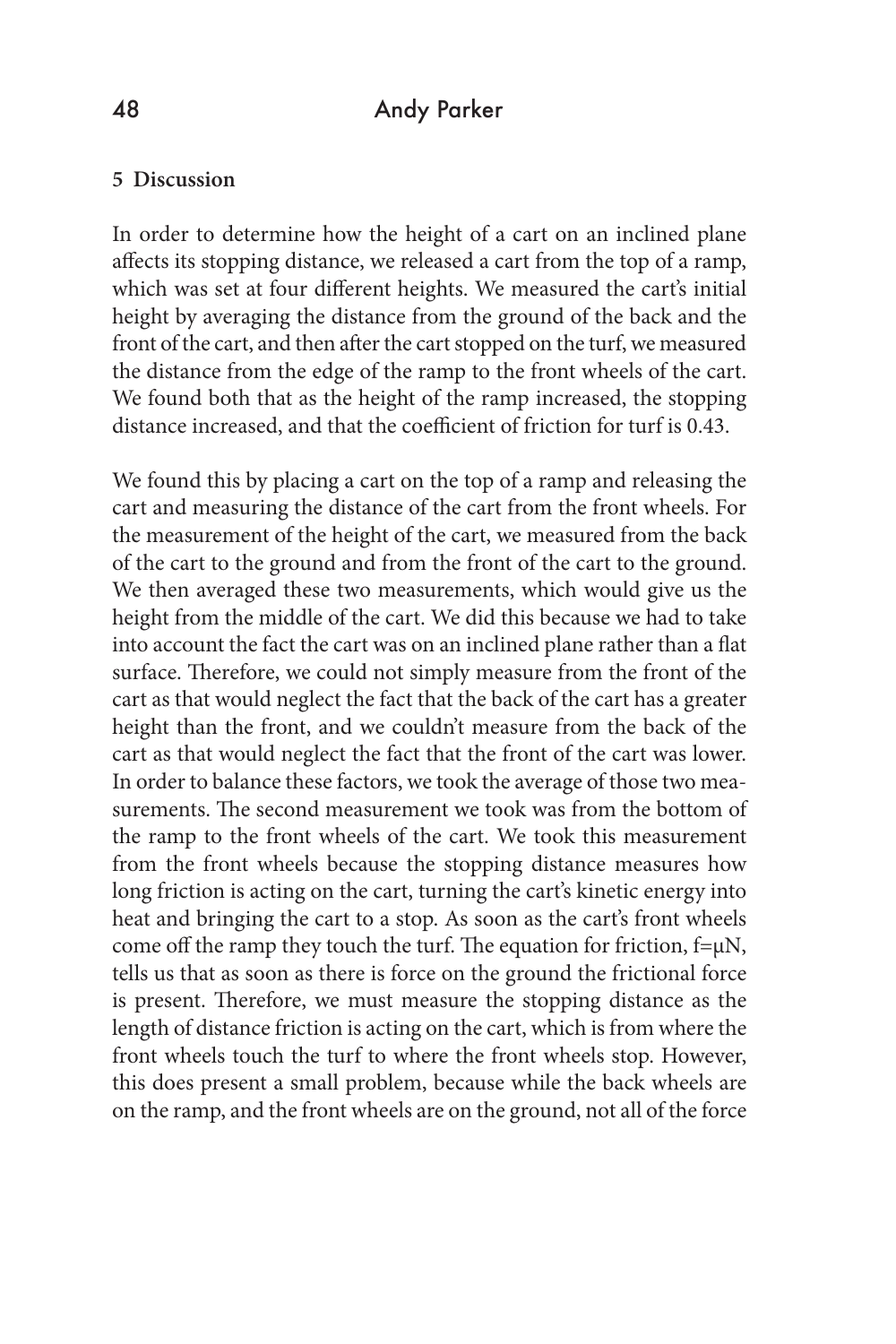of the cart is on the ground, so the normal force is not equal to the cart's mass\*gravity. However, this is only a short distance and so presents a relatively small source of error.

Our results confirmed our overarching hypothesis that as the height, and therefore potential energy, of the cart increased, the stopping distance likewise increased. However, our results show that some of the relationships between velocity, starting height, and stopping distance in this experiment were not entirely in line with our hypothesis. To demonstrate this, let's begin with the relationship between theoretical velocity and starting height. Figure 1 shows that this relationship is of the form  $y = \sqrt{x}$ , which confirms our hypothesis. The equation for kinetic energy is  $KE = \frac{1}{2}mv^2$  so as velocity goes up x amount, the kinetic energy goes up by  $x^2$ . This kinetic energy at the bottom of the ramp should theoretically (neglecting friction) be equal to the potential energy of the cart at the top of the ramp. The potential energy at the top of the ramp is calculated as PE=mgh. Therefore, PE is proportional to h, the starting height. Because KE is proportional to  $v^2$ , PE=KE, and PE is proportional to h, the relationship of velocity vs. height should be of the form y= $\sqrt{x}$ . As the starting height goes up x amount, the velocity goes up amount.



**Figure 1:** *Dependence of theoretical velocity on starting height for a frictionless cart on an incline.*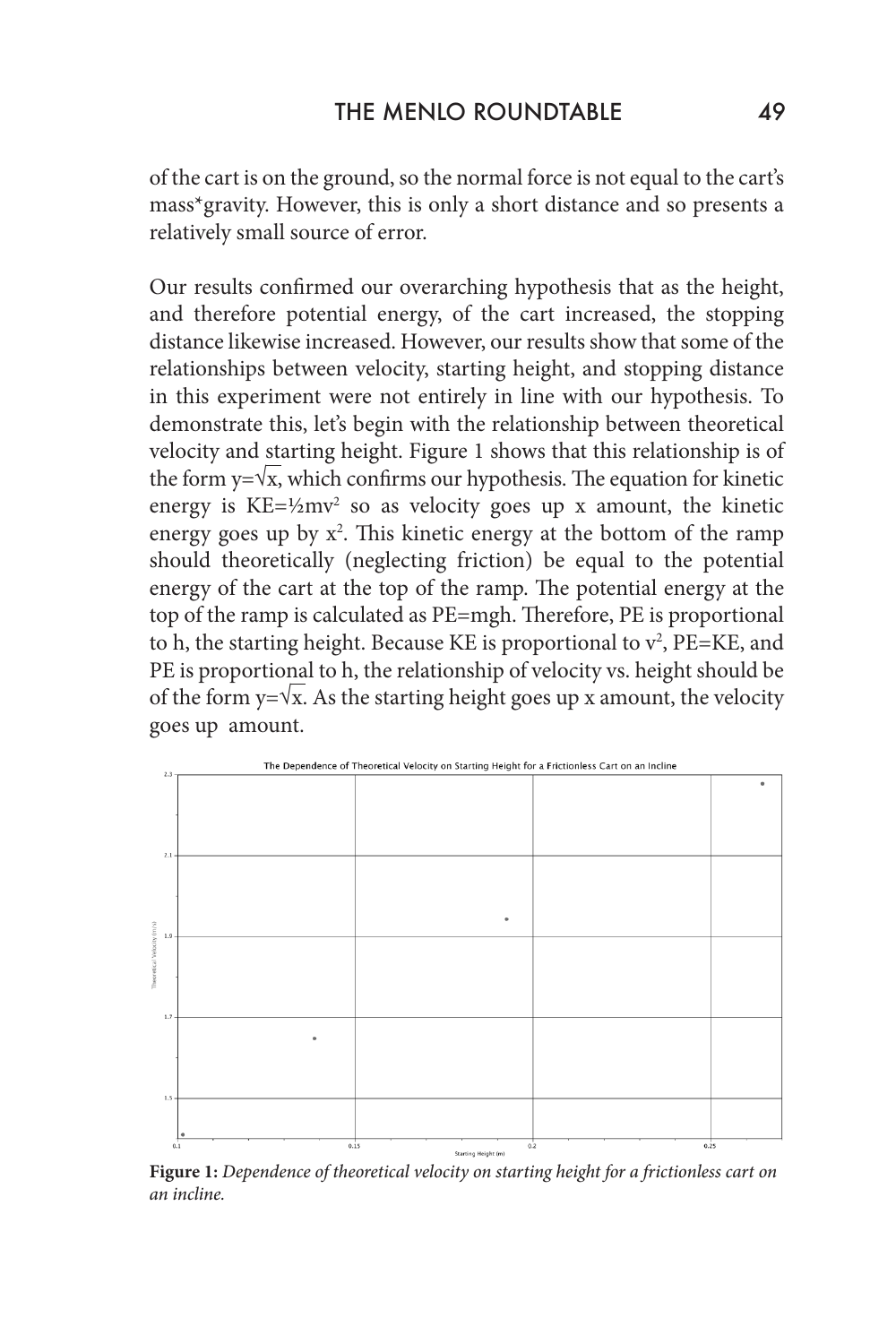#### 50 Andy Parker

Figure 2 shows the relationship of stopping distance vs. potential energy. This graph seems to tell us that the relationship is of the form  $y = \sqrt{x}$ , which would deny our hypothesis. The graph should show a linear relationship, because if the ramp is frictionless the potential energy at the top equals the cart's kinetic energy at the bottom, so the work done to bring the cart to a stop should be equal to the cart's potential energy at the top. W=Fd, so the work is directly proportional to the stopping distance. Therefore, the relationship between the potential energy and the stopping distance should be linear. This graph could be interpreted as revealing a linear relationship, but it shows that the more potential energy increases, the less the stopping distance changes. This gives it a shape more closely associated with that of a graph of the form  $y = \sqrt{x}$ . However, this discrepancy can be explained through work and energy. As the height of the ramp increases, so does the angle between the ramp and the ground. Therefore, the greater the starting height, the more vertical the cart hits the ground. As the cart hits the ground, it does work and transfers some energy into the ground. The greater the angle between the ramp and the ground, the more force the cart hits the ground with, and therefore the more energy is lost to the ground, which would explain why the relationship looks less linear than anticipated.



**Figure 2:** *Dependence of stopping distance on potential energy for a frictionless cart on an incline.*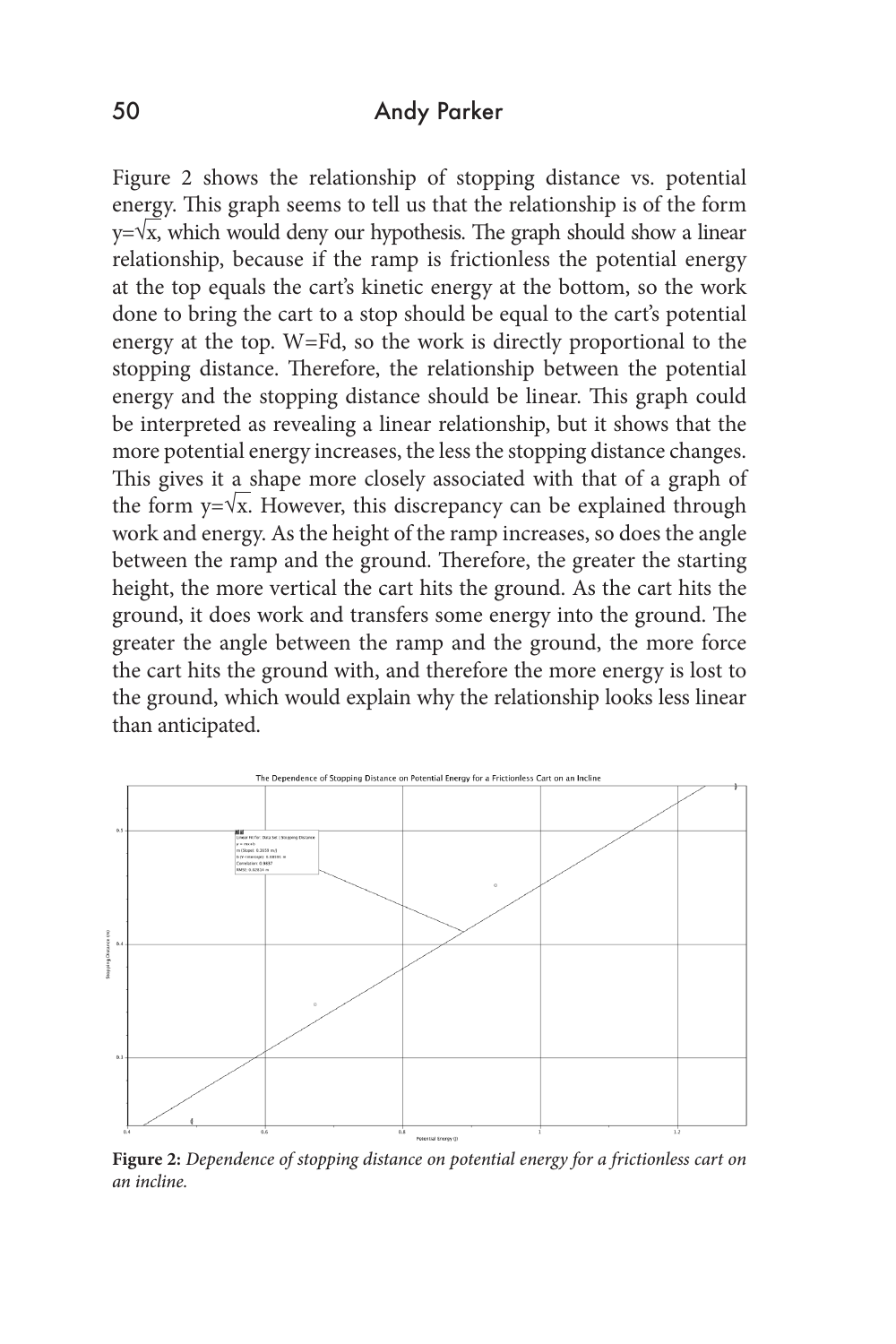Figure 3 shows the relationship of stopping distance vs. velocity<sup>2</sup>. The graph once again seems to suggest that the relationship is of the form  $y = \sqrt{x}$ , which would deny our hypothesis. This relationship should be linear. The stopping distance is calculated through a transformation of the equation W=Fd to d=W/F. F is constant, so d is directly proportional to W. W is the work needed to stop the cart, which is equal to the kinetic energy of the cart. Kinetic energy is calculated by  $KE = \frac{1}{2} m v^2$ . Through transformation, this equation becomes v= 2*KE m*

KE is equivalent to W, which is equal to Fd.

Therefore v= 2*Fd m*

If we then square velocity as this graph tells us to, we end up with  $v^2 = \frac{2Fd}{m}$ *m*

This tells us that the relationship between velocity squared and stopping distance should be linear. This graph is vaguely linear, which supports this conclusion to some degree. But it does possess a shape more closely related to  $y = \sqrt{x}$ , which can be explained the same way as the similar shape in Figure 2. As the starting height increases, the angle between the ramp and the ground increases, leading the cart to exit the ramp and hit the ground with a greater downward force, losing more of its kinetic energy. The starting height is proportional to the cart's potential energy, which is equal to kinetic energy, proportional to velocity<sup>2</sup>. This explains why the shape of Figure 2 is slightly linear but also has a  $y=yx$  shape, as each increase in velocity<sup>2</sup> results in more kinetic energy but also more energy lost to the ground.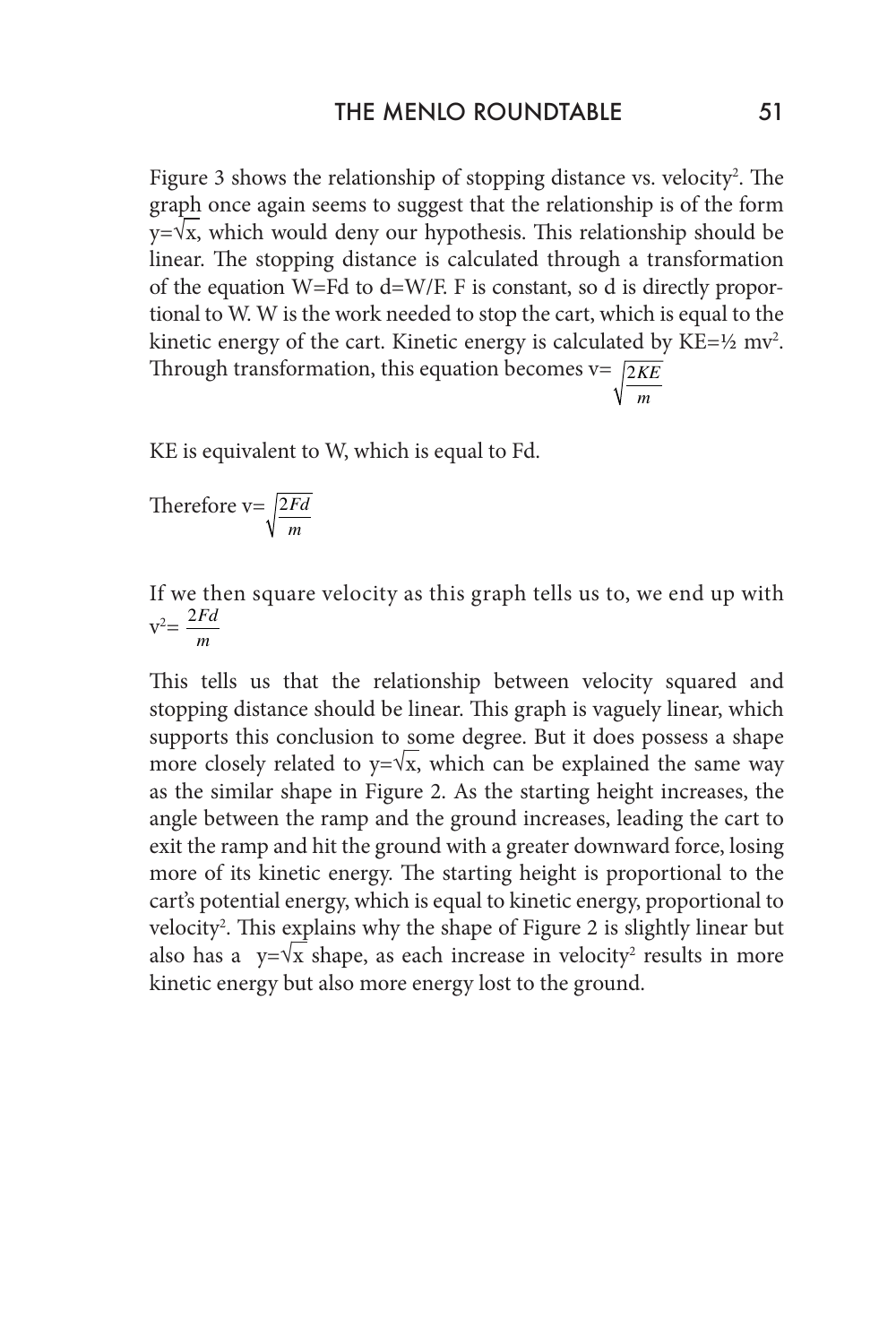# 52 Andy Parker



**Figure 3:** *Dependence of stopping distance on measured velocity2 for a frictionless cart on an incline.*

There were two significant sources of error in this experiment. First, we did not take into account friction on the ramp. Although the cart and ramp were designed to be as frictionless as possible, this does not eliminate the presence of friction. Because of this unaccounted-for force, the potential energy at the top and kinetic energy at the bottom for the cart would actually not be the same. This could be improved on by finding the value of the frictional force between the cart and the ramp, multiplying this by the length of the track and subtracting this quantity from the potential energy. This would then give us an accurate assessment of the cart's actual kinetic energy at the bottom of the track. Although air resistance also creates some friction, I do not believe it is significant enough to have greatly affected our results.

The second source of error was already discussed to some degree: the changing angle of the ramp and the ground. This affected our results because the greater the angle there is, the greater amount of the cart's kinetic energy was imparted into the ground when the cart came off the tracks, which affected the stopping distance of the cart. This could be solved by using a longer ramp, and instead of adjusting the height